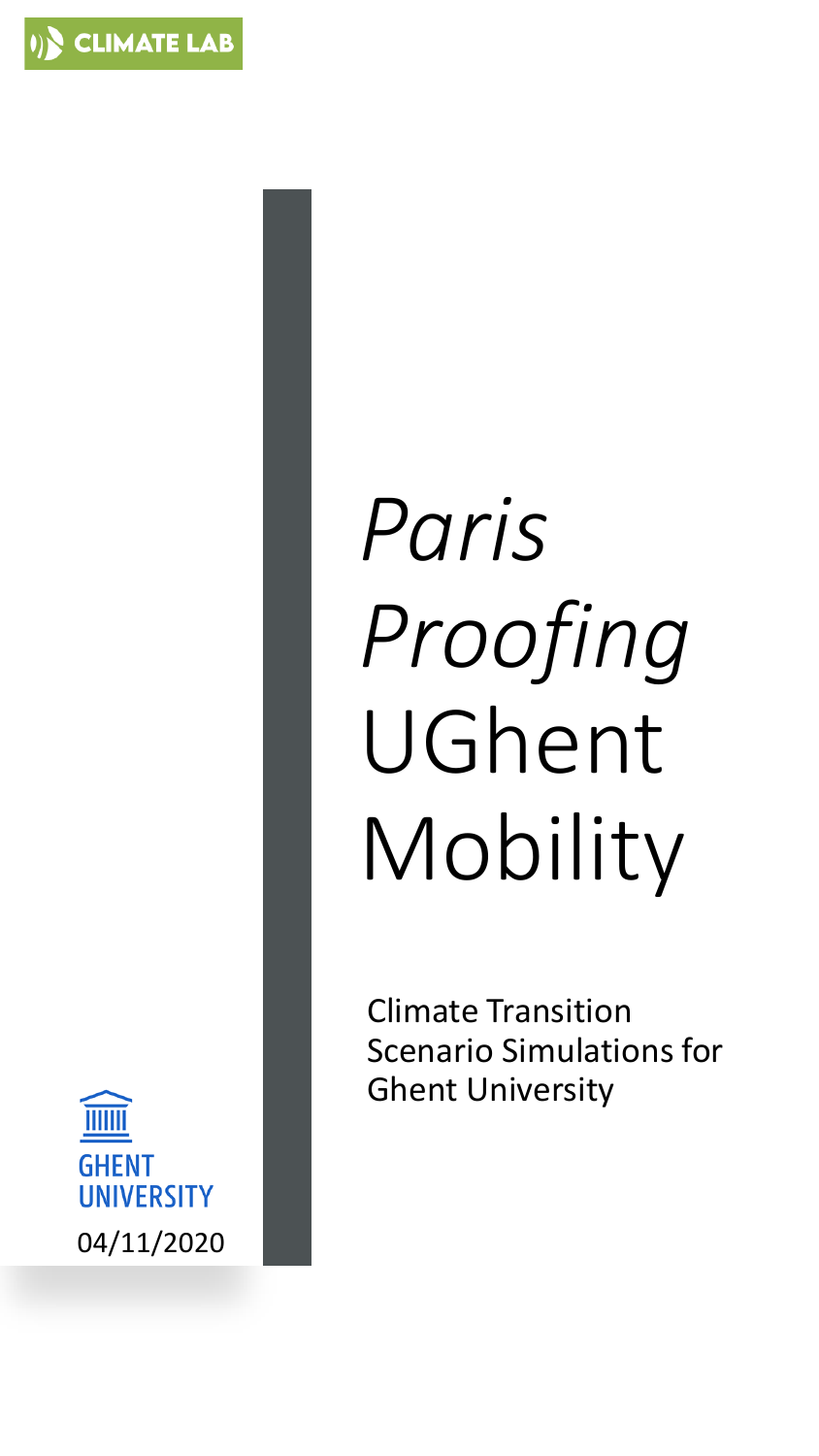Titel: *Paris Proofing UGhent Mobility: Climate Transition Scenario Simulations for Ghent University*

Author: S. Lanckriet

Internal review by: M. Jacob

Date: 04/11/2020

The '*Climate Transition Scenario Simulations for Ghent University'* were calculated by Climate Lab at the request of Ghent University.

Contact person Ghent University: Riet Van de Velde

Contact person Climate Lab: Sil Lanckriet

Data from this report may be reproduced provided that the source is explicitly acknowledged.

Climate Lab awlp accepts no liability for any damage resulting from the use of the results of this report nor from the application of the advice.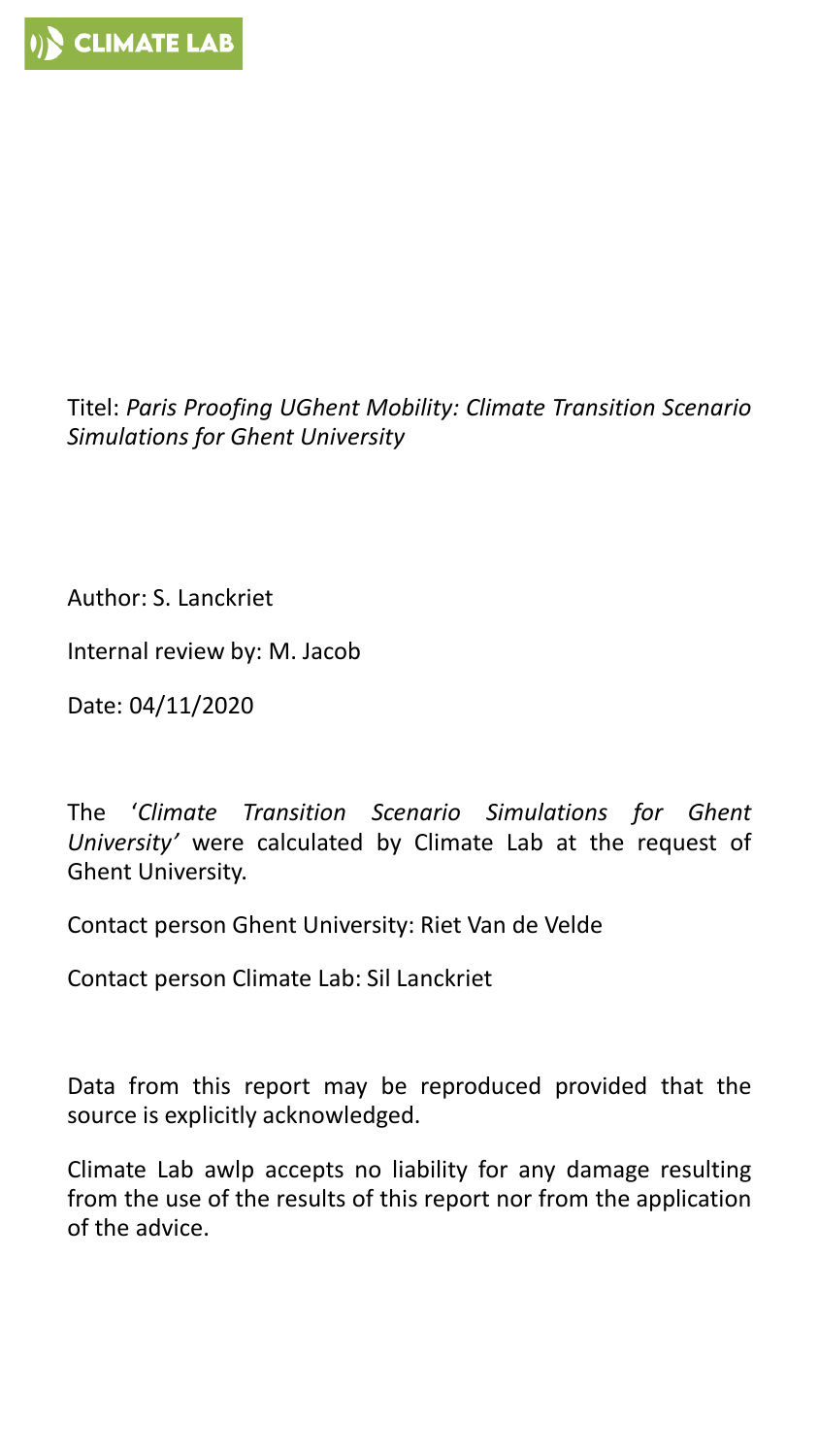### 1. Situation and policy question

- In 2020, the Carbon Footprint of Ghent University was calculated for the years 2016, 2017, 2018 and 2019, in line with the norm ISO 14064-1.
- For the year 2019, the carbon footprint was equal to 47.5k tCO2e (Figure 1).
- As mobility comprises half of the carbon footprint, a key policy question remains: *How can we align the UGhent mobility policy with the climate targets of the Paris Agreement?*
- In this report, we present quantitative simulations for plausible UGhent Mobility Transition Scenarios aiming at the year 2030. We check whether the results are compatible with the ambitions of the 2015 Paris Agreement (see §3 for these ambitions).



*Figure 1: Overall carbon assessment of all organisational activities as a share of the total footprint (47.5k tCO2e) for 2019.*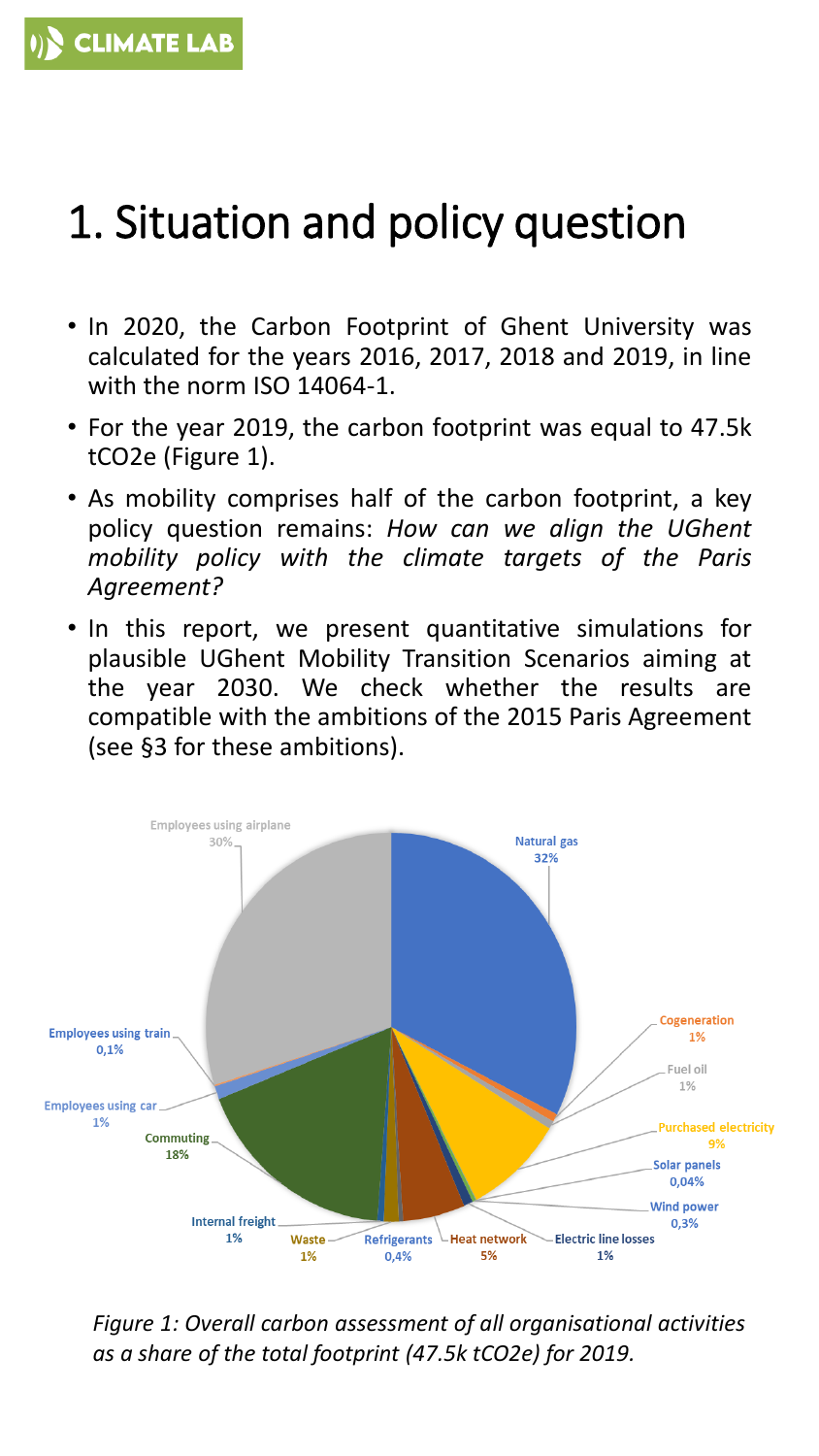# 2. Method

Our simulation approach consists of three steps:

- In a first step (see §3), we model which organizational greenhouse gas **emission reduction targets** are in line with the Paris Agreement.
- In a second step (see §4), we simulate 7 **carbon transition scenarios** using the Bilan Carbone® Comparateur tool. We focus on the aspects of mobility.
- In a final step (see §5), we performed a **budgetary stress test** using the Bilan Carbone® ECO module, in order to assess the budgetary risks and opportunities of the climate transition.

Note 1: The aim of our scenario approach is not to make exact predictions of UGhent emissions. The goal is rather to assess the *sensitivity* of the UGhent carbon footprint to plausible policies. This is done in order to ensure that mobility decisions in 2020 will suffise to achieve the intermediate climate targets of the Paris Agreement by 2030.

Note 2: As no data on student mobility were available, student mobility was not included in the carbon footprint calculations, and neither in the simulations of this report.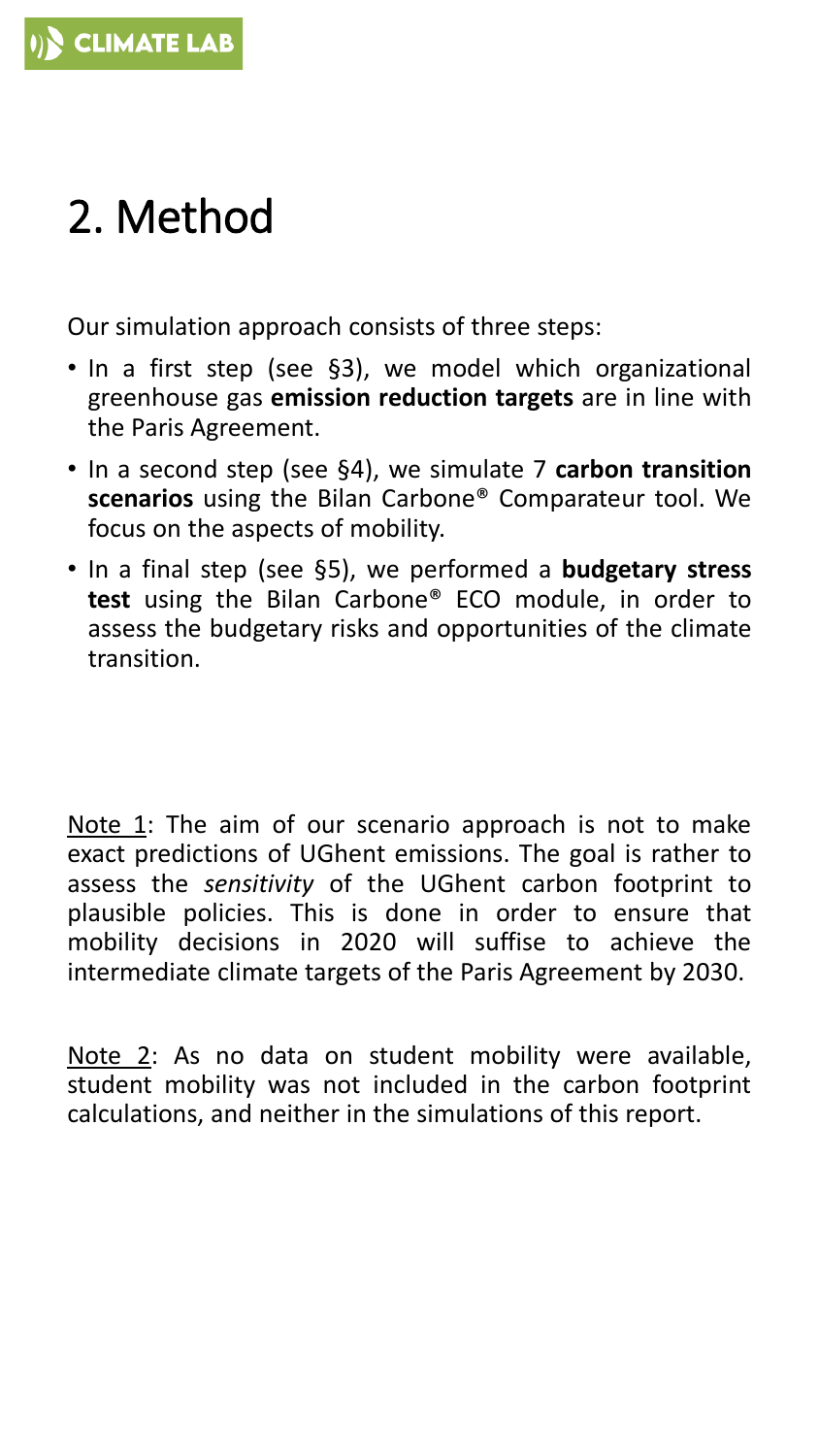#### 3. Setting science-based climate targets for Ghent University in 2030

- In their 2030 Climate Target Plan, the European Commission wants to reduce greenhouse gas emissions to at least 55% below 1990 levels by 2030. The existing target aims for at least 40%. The European Parliament recently confirmed its support for a 2030 target of 60%. Nevertheless, the carbon footprint of Ghent University of the year 1990 is unknown.
- We therefore calculated UGhent climate targets that can be considered "science-based", meaning they are in line with what the latest climate science says would be necessary to meet the goals of the Paris Agreement. The Agreement aims to limit global warming to well-below 2°C above preindustrial levels (WB2C target) and pursue efforts to limit warming to 1.5°C (1.5C target).
- Using the SBTi® target module (Science Based Targets) , we calculate a WB2C target of minus **27,5%** below 2019 levels by 2030. The UGhent 1.5°C target represents a reduction of **46.2%** below 2019 levels.



*Figure 2: SBTi calculation of reduction targets for Ghent University, in line with the Paris Agreement (WB2C and 1.5°C scenarios).*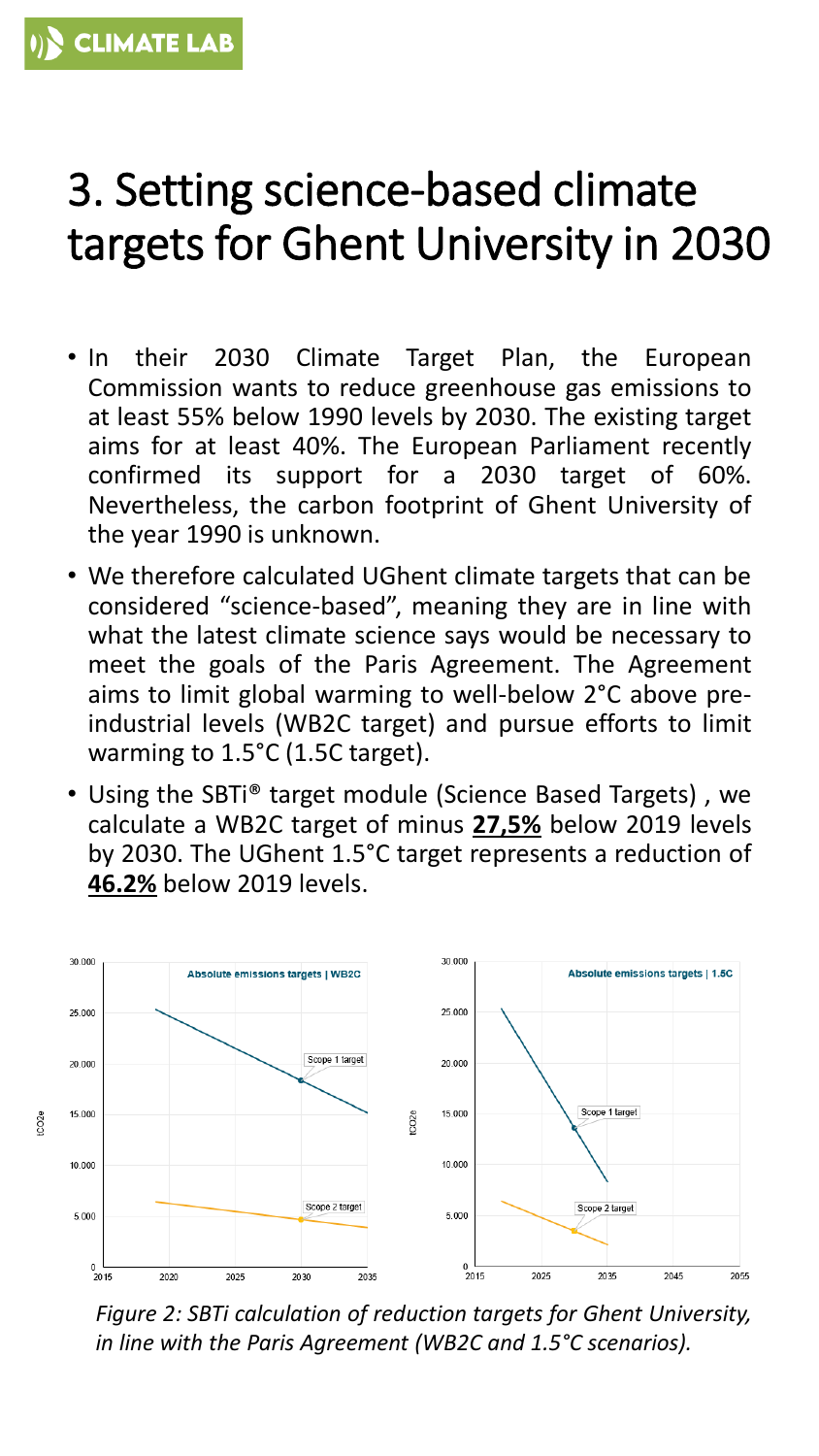# 4. Transition Scenarios

Scenario EDT & Teleconference



Scenario Modal Shift Scenario ECP & EUF

*Figure derived from: Low Carbon Initiative, 2020*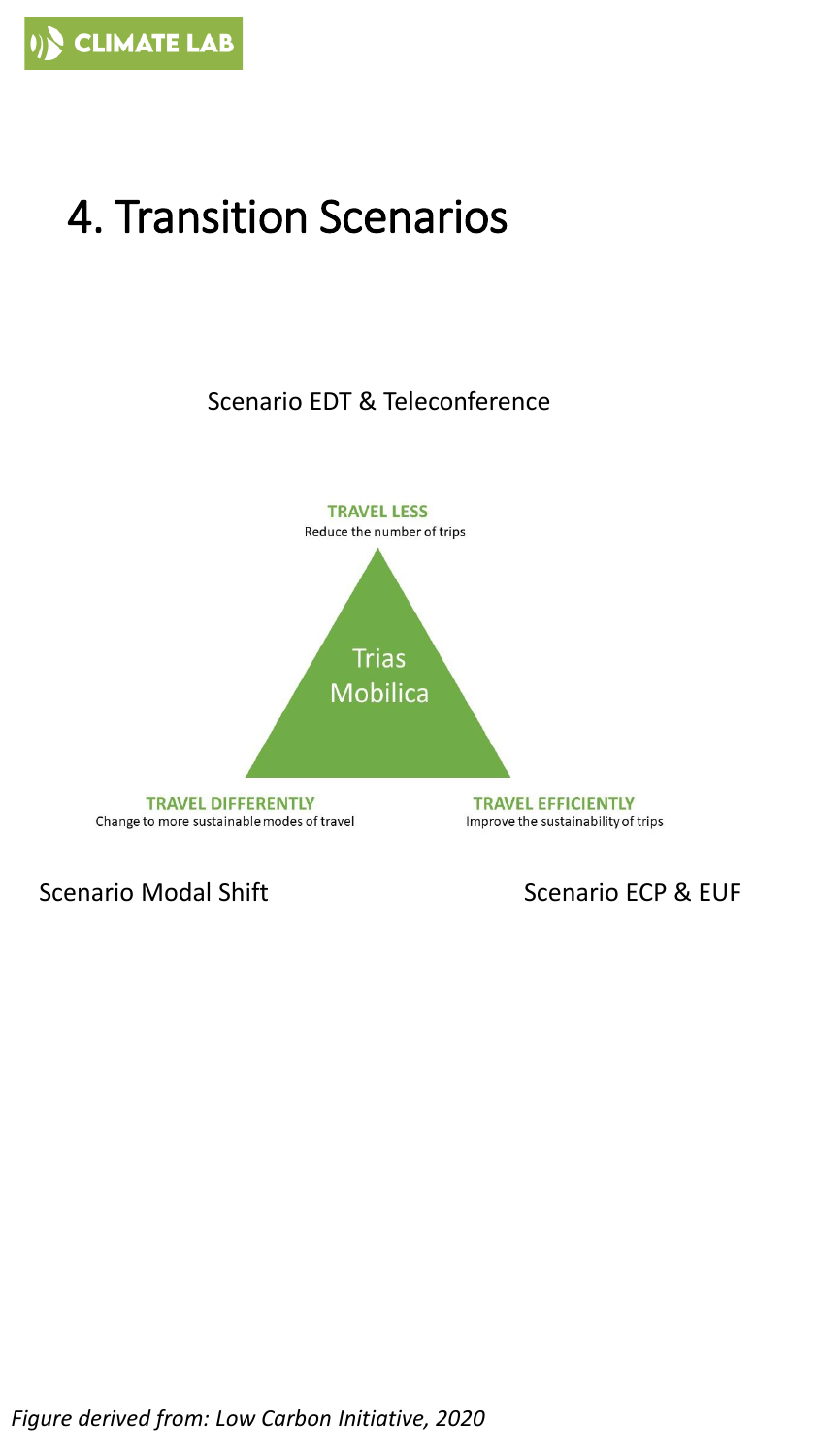#### 4a. Baseline scenario

- The first scenario to consider is the baseline state, i.e. the carbon footprint for the year 2019.
- The carbon footprint of the mobility component (in total ~**23.5k tCO2e**) consists of (i) the employee commuting & business-related travel (23.2k tCO2e) as well as (ii) the freight movements using UGhent vans (260 tCO2e).
- Aligning the baseline scenario with the WB2C target thus implies a reduction of 6.5k tCO2e **towards 17.0k tCO2e**.
- Aligning the baseline scenario with the 1.5C target thus would imply to nearly halve the mobility emissions with 10.8k tCO2e **towards 12.7k tCO2e**.

| <b>Carbon component of</b>         | <b>Emissions</b>     |                     |       | <b>Uncertainties</b> |     |
|------------------------------------|----------------------|---------------------|-------|----------------------|-----|
| <b>UGhent Employee Mobility</b>    | kg CO <sub>2</sub> e | t CO <sub>2</sub> e | %     | tCO <sub>2</sub> e   | %   |
| Commuting                          | 8.449.787            | 8.450               | 36%   | 947                  | 11% |
| <b>Business travel by car</b>      | 521.941              | 522                 | 2%    | 70                   | 13% |
| <b>Business travel by train</b>    | 62.922               | 63                  | $0\%$ | 13                   | 20% |
| <b>Business travel by airplane</b> | 14.178.192           | 14.178              | 61%   | 4.585                | 32% |
| <b>Total</b>                       | 23.212.841           | 23.213              | 100%  | 4.682                | 20% |

| By mode, t CO2e | <b>Commuting</b> | <b>Business travel</b> | Total, t CO2e |
|-----------------|------------------|------------------------|---------------|
| <b>Route</b>    | 6.967            | 522                    | 7.489         |
| Air             |                  | 14.178                 | 14.178        |
| <b>Train</b>    | 1.483            | 63                     | 1.546         |
| Total           | 8.450            | 14.763                 | 23.213        |

*Table 1 (a and b): Recapitulation of the mobility component of the baseline scenario (carbon footprint of 2019) (excluding freight)*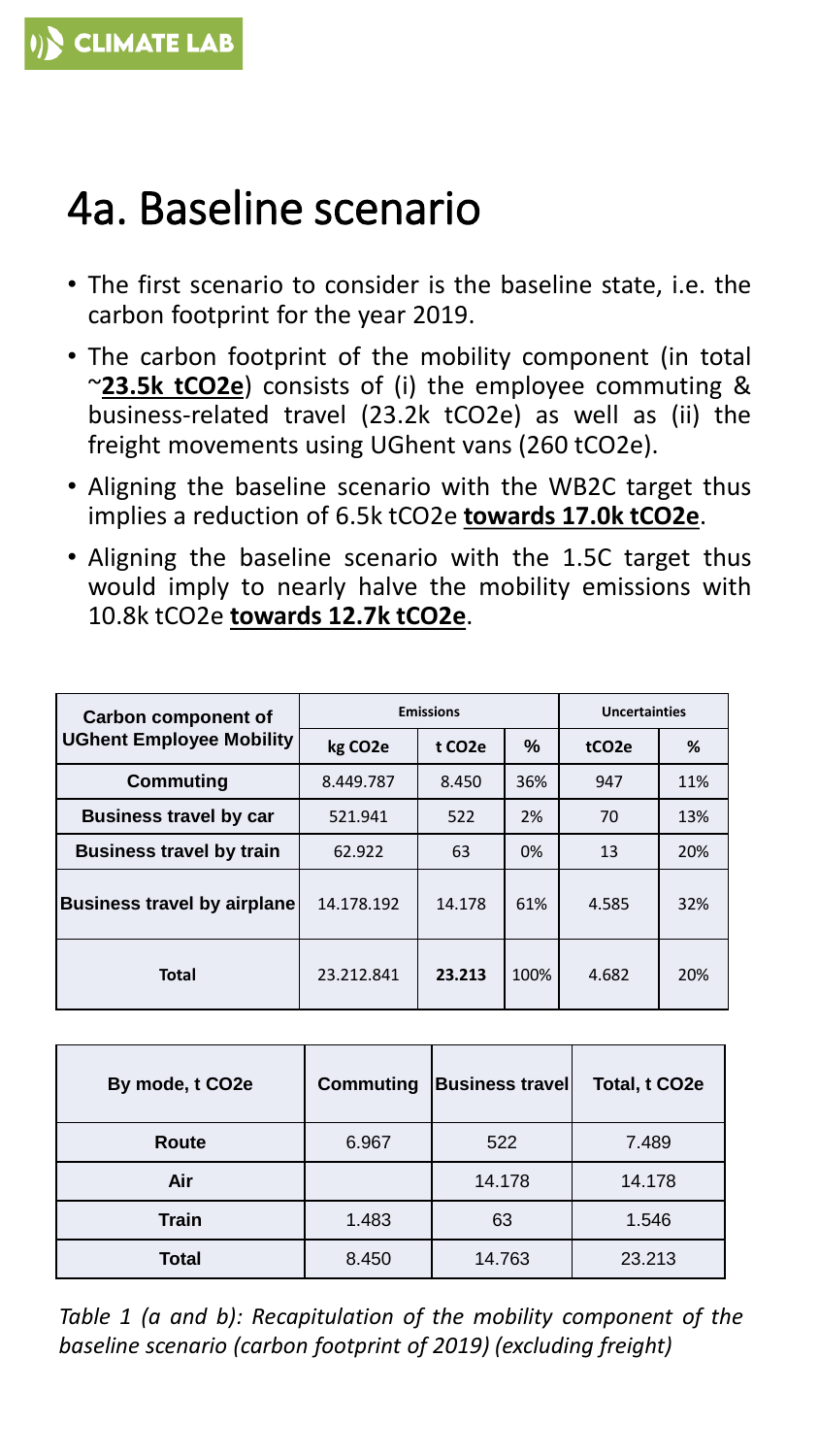



*Figure 3 (a and b): The baseline scenario shows that about 80% of the entire carbon footprint of Ghent University is related to three main sources: (i) natural gas consumption, (ii) airplane travel and (iii) employee commuting. In order to achieve the WB2C target, UGhent would need to reduce the mobility emissions with 6.5k tCO2e towards 17.0k tCO2e (for mobility only).*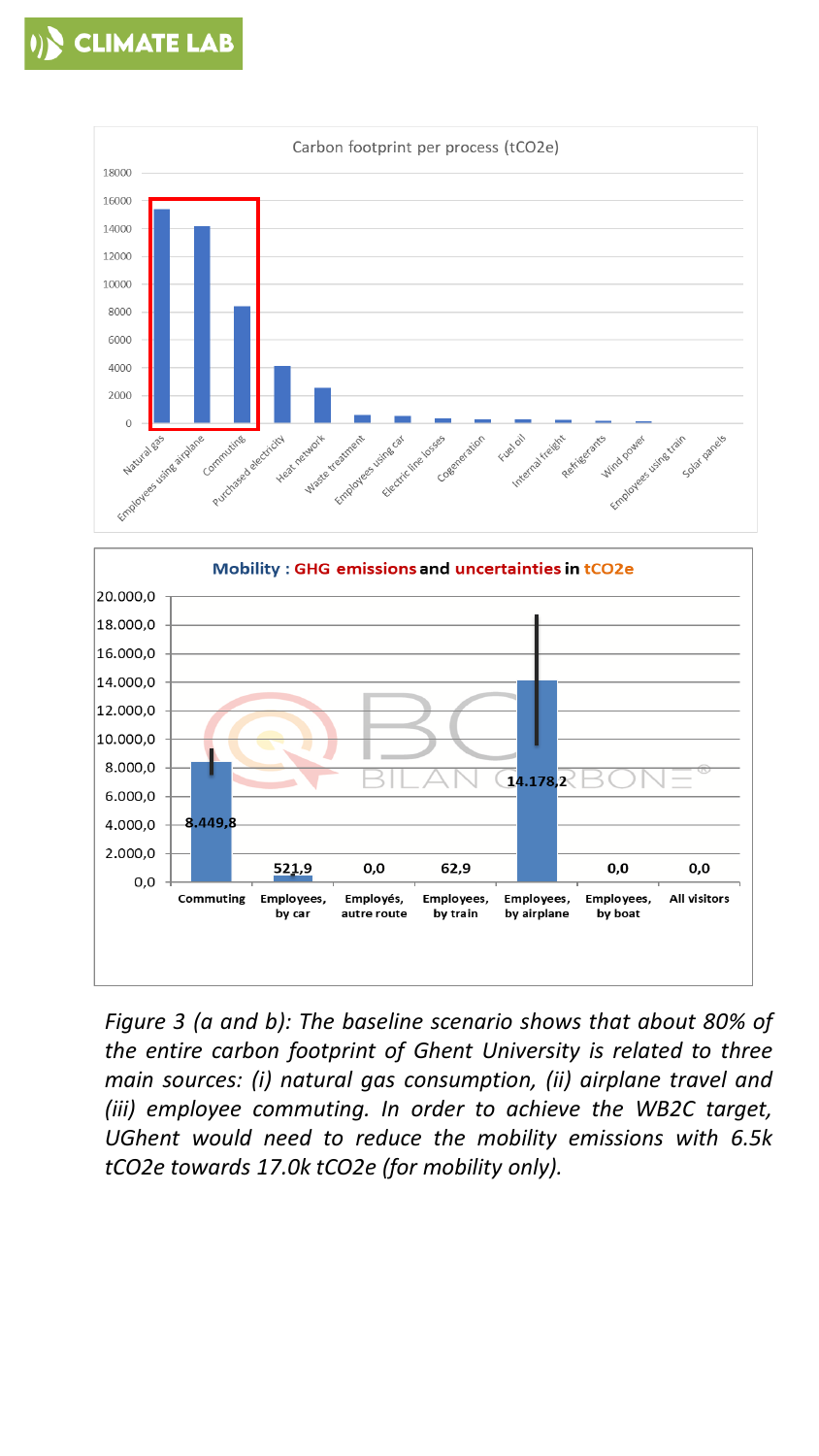#### 4b. Transition scenario ECP

- In this second scenario, we focus on the effects of "Electrifying the Car Park".
- We thus assume that UGhent would electrify the entire university car park, while redirecting all *business travel by car* towards electric pool cars. Moreover, we assume that all commuting travel by car would gradually electrify in line with the expected market evolution in Flanders.
- The simulation shows a reduction of commuter emissions by 9% (minus ~750 tCO2e), a reduction of the university car park emissions by 59% (minus ~300 tCO2e) and a reduction of overall car emissions by only 14% (minus ~1.1k tCO2e).

| <b>Movements</b> |                     |                 | By mode, t        |                           |        | Total, t         |
|------------------|---------------------|-----------------|-------------------|---------------------------|--------|------------------|
|                  | t CO <sub>2</sub> e | <b>Relative</b> | CO <sub>2</sub> e | <b>Commuting Business</b> |        | CO <sub>2e</sub> |
| Commuting        | 7.682               | 35%             | Route             | 6.199                     | 212    | 6.412            |
| Business, car    | 212                 | 1%              |                   |                           |        |                  |
| Business, train  | 63                  | 0%              | Air               |                           | 14.178 | 14.178           |
| Business, plane  | 14.178              | 64%             | Train             | 1.483                     | 63     | 1.546            |
| Total            | 22.136              | 100%            | Total             | 7.682                     | 14.453 | 22.136           |

*Table 2 (a and b): Resulting carbon footprint under scenario ECP.*

- Note 1: The coalition agreement of the Federal government states (2020): "Alle nieuwe bedrijfswagens moeten tegen 2026 broeikasgasvrij zijn."
- Note 2: The Flemish Climate Plan states (2020): "Naar verwachting zal de "Total Cost of Ownership" van batterij-elektrische wagens tegen 2025 gelijk worden aan die van traditionele wagens. In 2025 is het marktaandeel zero-emissie personenwagens minstens 20%". However, we perform this simulation using a market share of 20% by 2030, which is a more conservative/realistic assumption.
- Note 3: We made the choice not to simulate the introduction of hydrogen and CNG university cars, as to date full-electric vehicles are outpacing hydrogen and CNG cars.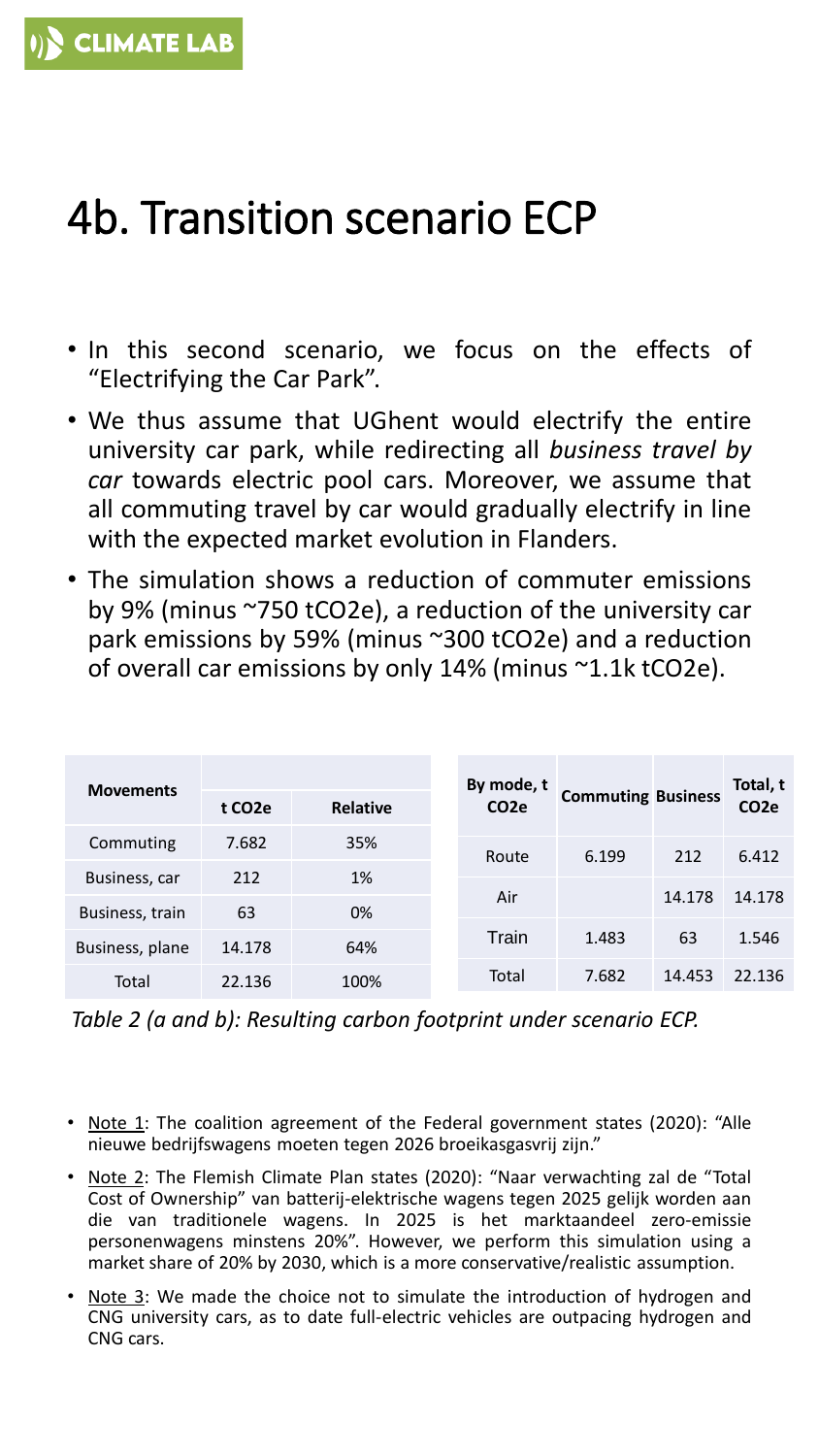## 4c. Transition scenario EDT

- In this third scenario, we focus on the effects of an "Extra Day of Telework" per week, for all employees.
- We thus assume UGhent would focus on reducing commuter traffic all together, by upgrading and commuter traffic all together, by upgrading institutionalizing a telework policy (e.g. following the Covid crisis).
- The simulation shows a significant reduction of commuter emissions from 8.5 to 6.8 tCO2e, and a reduction in overall car emissions from 7.5k to 6.1k tCO2e (minus 19%).

|                        | <b>Emissions</b><br>kg CO <sub>2</sub> e<br><b>Relative</b><br>t CO <sub>2</sub> e |        |      |  |  |
|------------------------|------------------------------------------------------------------------------------|--------|------|--|--|
|                        |                                                                                    |        |      |  |  |
| Commuting              | 6.759.830                                                                          | 6.760  | 31%  |  |  |
| <b>Business, car</b>   | 521.941                                                                            | 522    | 2%   |  |  |
| <b>Business, train</b> | 62.922                                                                             | 63     | 0%   |  |  |
| <b>Business, plane</b> | 14.178.192                                                                         | 14.178 | 66%  |  |  |
| <b>Total</b>           | 21.522.884                                                                         | 21.523 | 100% |  |  |

| By mode, t CO2e | <b>Commuting</b> | <b>Business</b> | Total, t<br>CO <sub>2</sub> e |
|-----------------|------------------|-----------------|-------------------------------|
| Route           | 5.573            | 522             | 6.095                         |
| Air             |                  | 14.178          | 14.178                        |
| <b>Train</b>    | 1.186            | 63              | 1.249                         |
| <b>Total</b>    | 6.760            | 14.763          | 21.523                        |

*Table 3 (a and b): Resulting carbon footprint under scenario EDT.*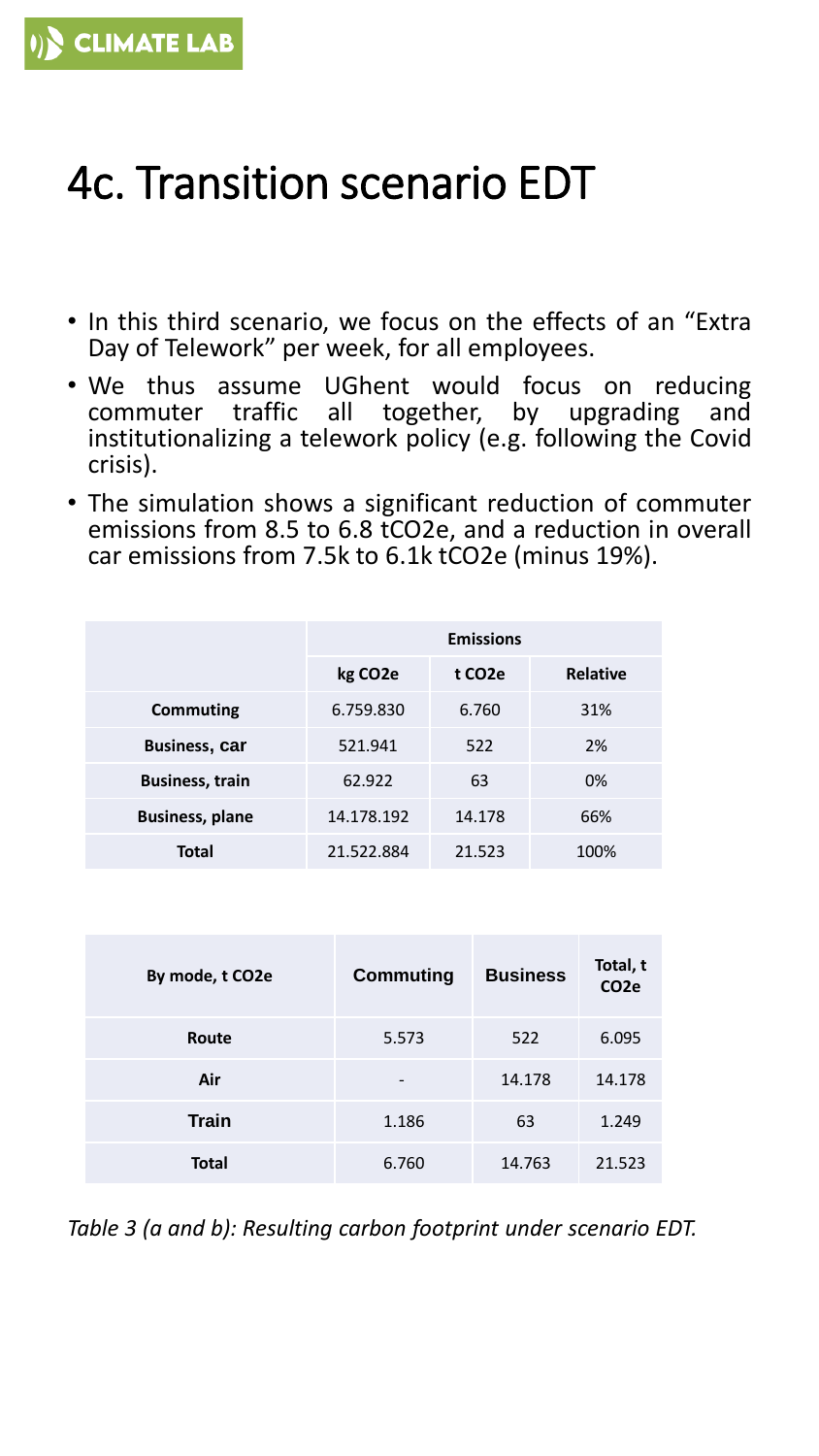#### 4d. Transition scenario "Modal Shift"

- In the fourth scenario, we calculate the emission effect of the "modal shift" stated in the Current Mobility Plan: "Het gebruik van duurzame vervoersmodi (non-auto) voor woon-werkverkeer laten stijgen van 48% tot 65%".
- We assume that this shift would affect 17% of the 8268 employees (FTE) and would essentially be attractive for employees working in the Ghent Arrondissement (average single distance 7,5 km), thus resulting in a reduction of 4,6 M car kilometers (of the current 24.8 M car kilometers).
- We assume that these car kilometers are equally shifted towards four sustainable transport modes (bus, bike, tram and train), which is plausible given the increasing use of electric bikes and speedelecs.
- The simulations show that overall car emissions are reduced from 7.5 to 6.5 tCO2e (minus 13%).

|                 | <b>Emissions</b>     |                     |                 |
|-----------------|----------------------|---------------------|-----------------|
|                 | kg CO <sub>2</sub> e | t CO <sub>2</sub> e | <b>Relative</b> |
| Commuting       | 7.528.147            | 7.528               | 34%             |
| Business, car   | 521.941              | 522                 | 2%              |
| Business, train | 62.922               | 63                  | 0%              |
| Business, plane | 14.178.192 14.178    |                     | 64%             |
| Total           | 22.291.202 22.291    |                     | 100%            |

| By mode, t CO2e | <b>Commuting</b> | <b>Business</b> | Total, t<br>CO <sub>2e</sub> |
|-----------------|------------------|-----------------|------------------------------|
| Route           | 5.982            | 522             | 6.504                        |
| Air             |                  | 14.178          | 14.178                       |
| <b>Train</b>    | 1.546            | 63              | 1.609                        |
| <b>Total</b>    | 7.528            | 14.763          | 22.291                       |

*Table 4 (a and b): Resulting carbon footprint under scenario MS.*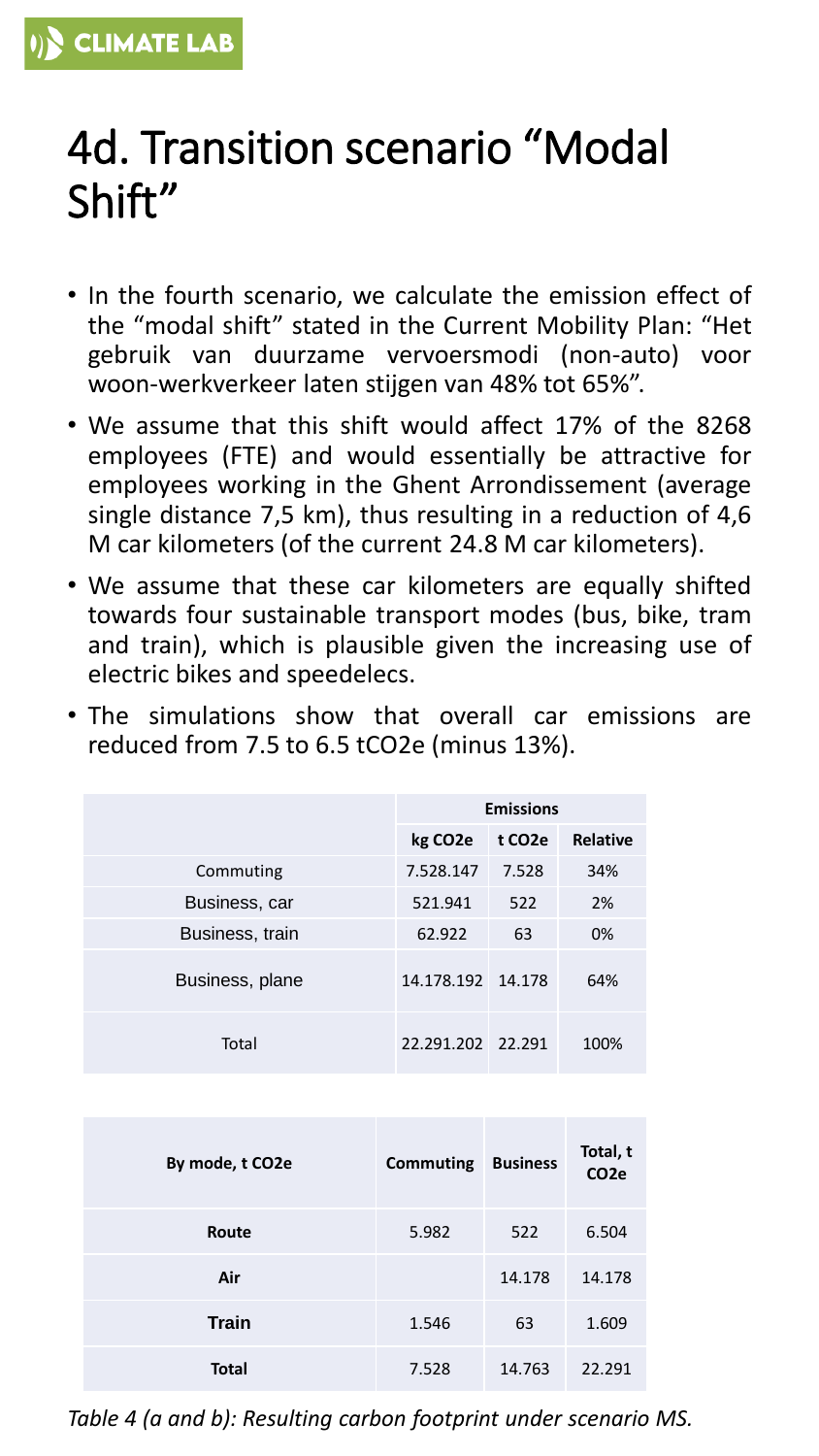### 4e. Transition scenario EUF

- In the fifth scenario, we calculate the emission effect of electrification of the UGhent truck/van park: "Electrifying UGhent Freight".
- The vision is in line with the Flemish Climate Plan: "Voor bestelwagens en kleine vrachtwagens beogen we, parallel aan de personenwagens, een omschakeling naar batterij elektrische voertuigen. Een massaproductie wordt verwacht vanaf 2025."
- The simulation shows overall UGhent freight emissions reduced from 260 to 185 tCO2e (minus 29%).
- Using the Flemish MVV tool, we additionally simulated the Total Cost of Ownership for an 'average' university car (electric and diesel). The simulation shows an extra TCO cost of only €595 over 5 years (for the electric option as compared to the diesel option).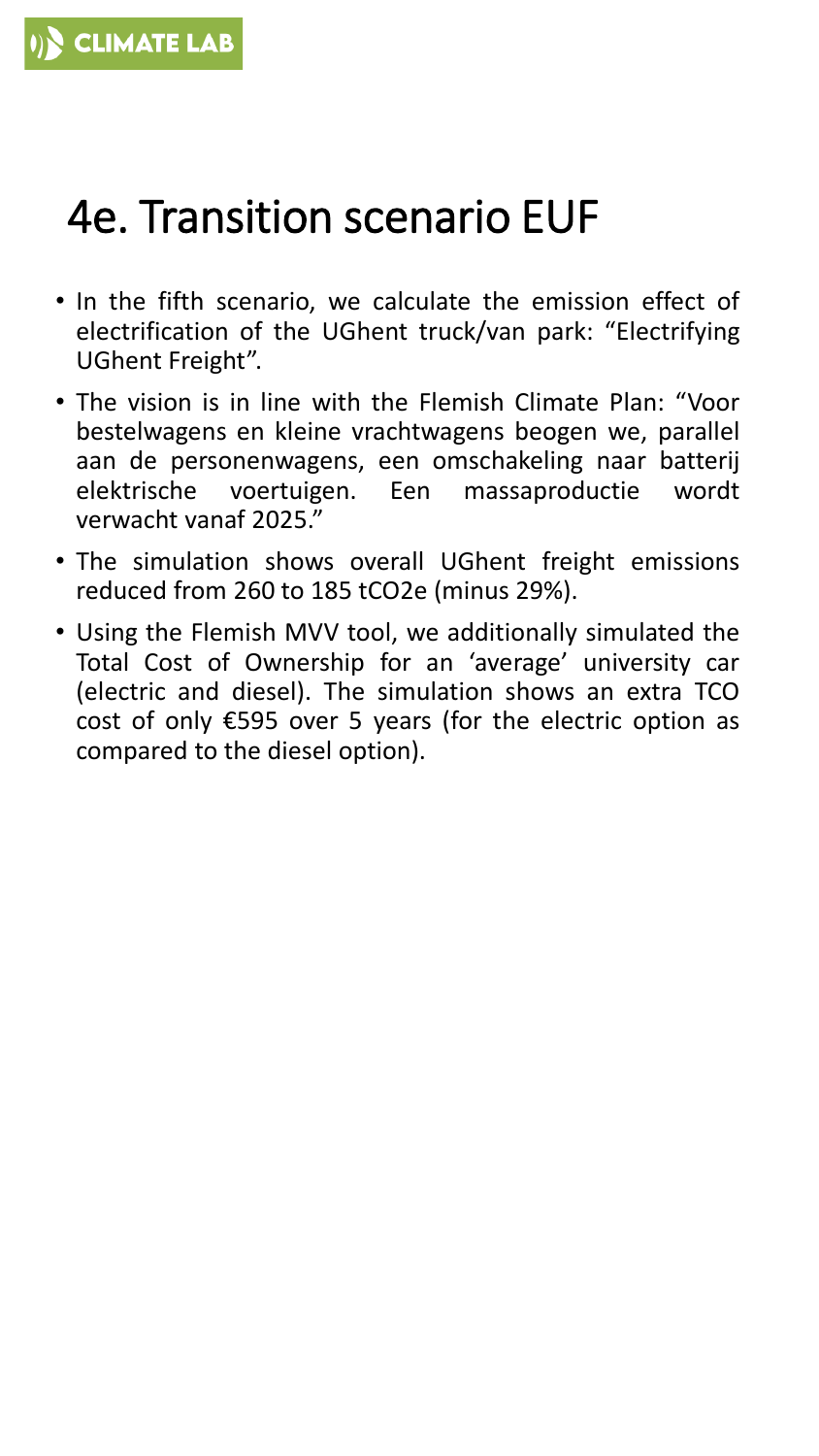#### 4f. Transition scenario "Teleconference"

- In the sixth "Teleconference" scenario, we assume a 20% reduction of all UGhent airmiles because of growing popularity of teleconferences.
- The vision is in line with significant conference behavior changes since the Covid crisis. Others, such as Caset et al. (2020), propose self-imposing an "academic emission ceiling" to cut academic airline travel. In any case, instead of rewarding academics through accumulation of airmiles, incentives may be designed to promote teleconferencing.
- The simulation shows overall UGhent flight emissions reducing from 14.2k to 11.3k tCO2e.
- Note: There has been some recent media attention to several statements by Stef Proost (2020), claiming that "taking the plane instead of the train" does not really impact emissions because airlines are included in the ETS system. Such twisted arguments can only hold if assuming that the ETS is a wellfunctioning instrument (which is not the case). In this report, we assume that flying less is the only real way to curb UGhent airline emissions.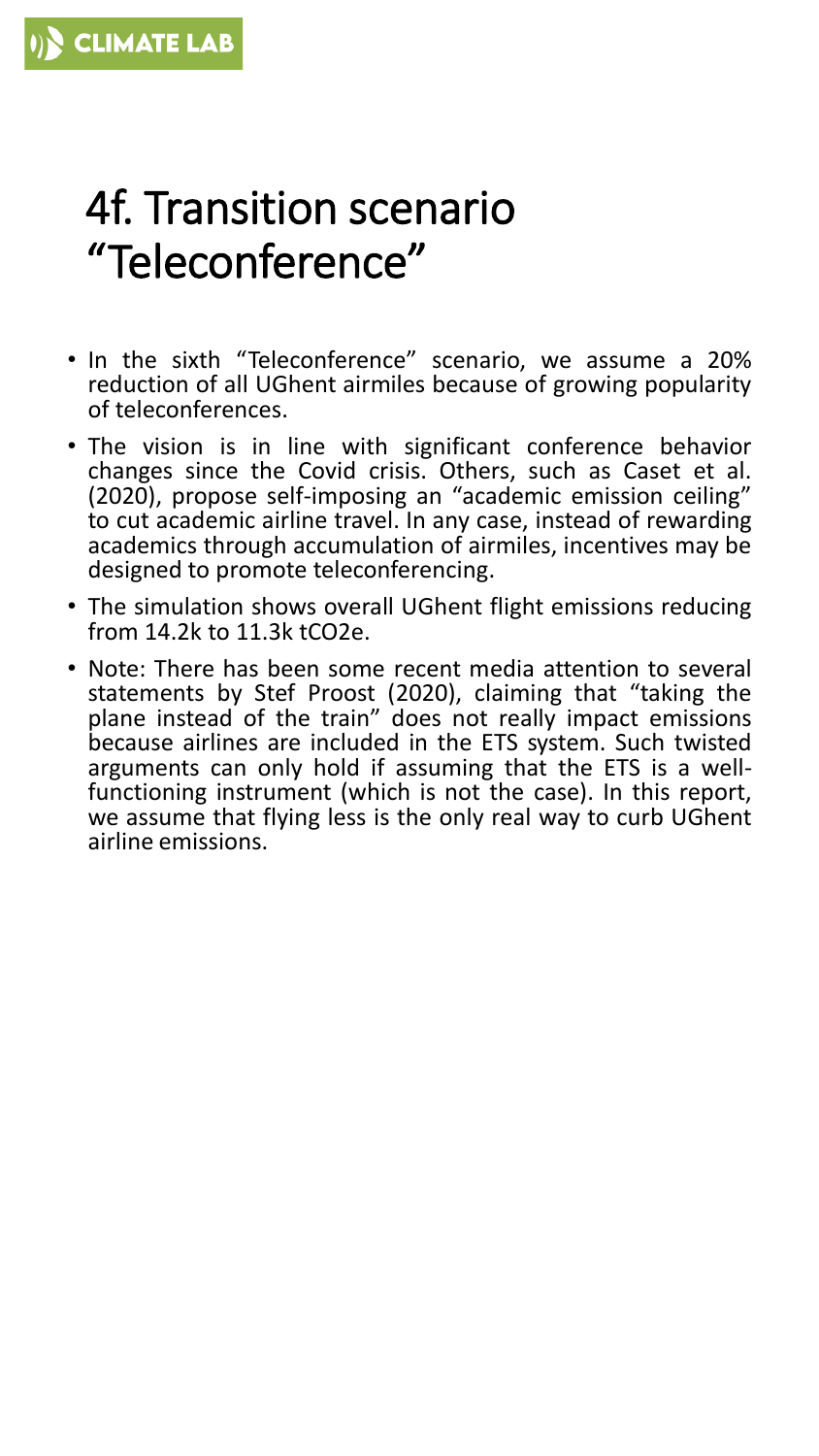# 4g. Combiscenario

- In the final scenario, we calculate the emission effect of combinging all of the above measures.
- The simulation shows overall UGhent mobility emissions reduced from 23.5k tCO2e to 17.6k tCO2e (minus 25%). This reduction (while considering the estimated uncertainties) is narrowly compatible with the WB2C target.
- The 1.5C target is not within reach (at least not without much stronger measures on airplane behavior which the University Management would have to enforce).

| By mode, t CO2e | Commuting                | <b>Business</b> | Total, t CO2e |
|-----------------|--------------------------|-----------------|---------------|
| Route           | 4.605                    | 212             | 4.817         |
| Air             | $\overline{\phantom{a}}$ | 11.343          | 11.343        |
| <b>Train</b>    | 1.237                    | 63              | 1.300         |
| <b>Freight</b>  | $\overline{\phantom{0}}$ | 185             | 185           |
| <b>Total</b>    | 5.842                    | 11803           | 17645         |



*the Combiscenario (red), illustrating the huge efforts needed to drive down mobility emissions (as well as energy emissions).*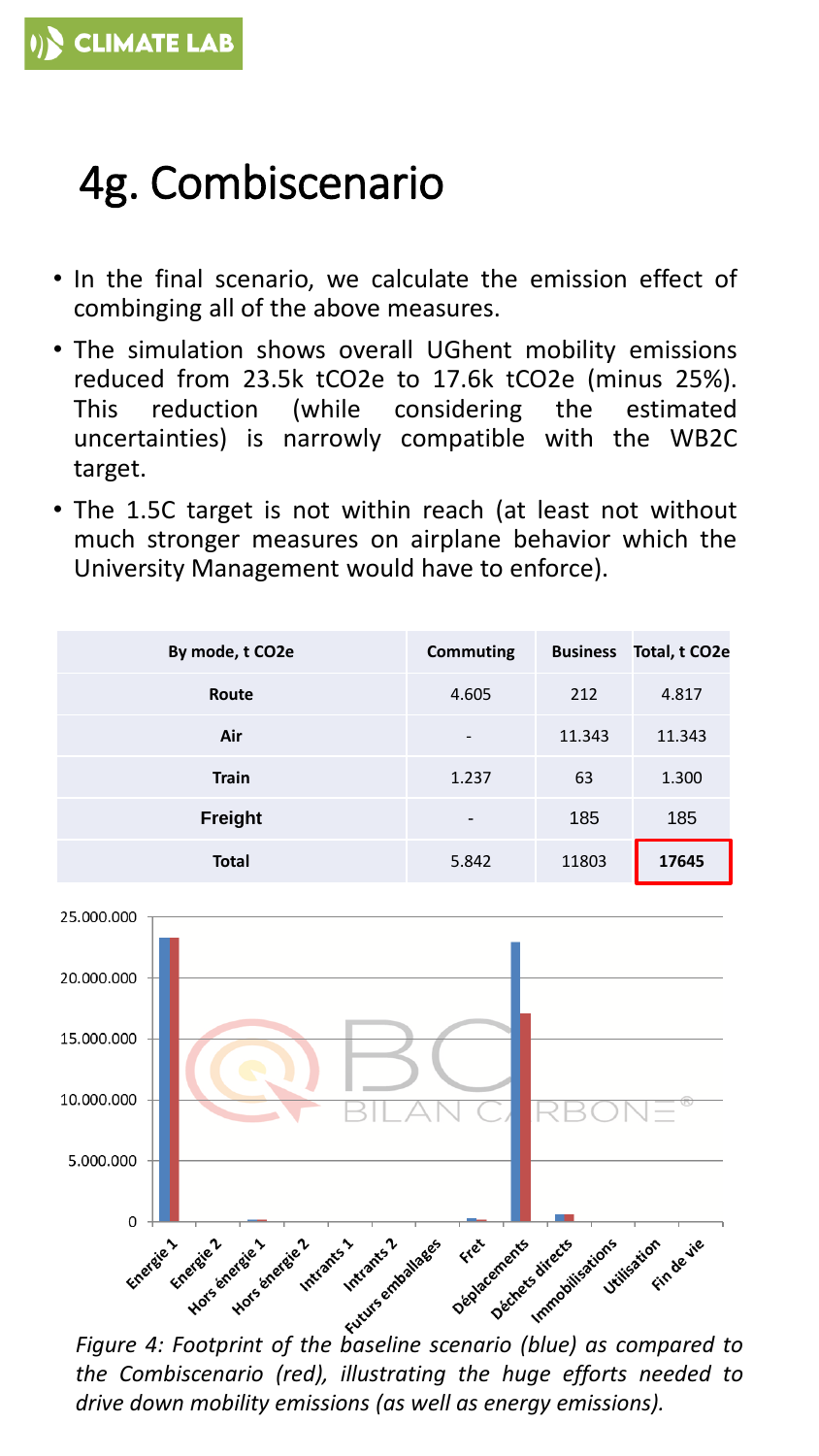

#### Scenario EDT (minus 1.7k tCO2e) Teleconference (minus 2.9k tCO2e)



Scenario Modal Shift (minus 1.0 tCO2e)

#### Scenario ECP (minus 1.1k tCO2e) Scenario EUF (minus 0.1k tCO2e)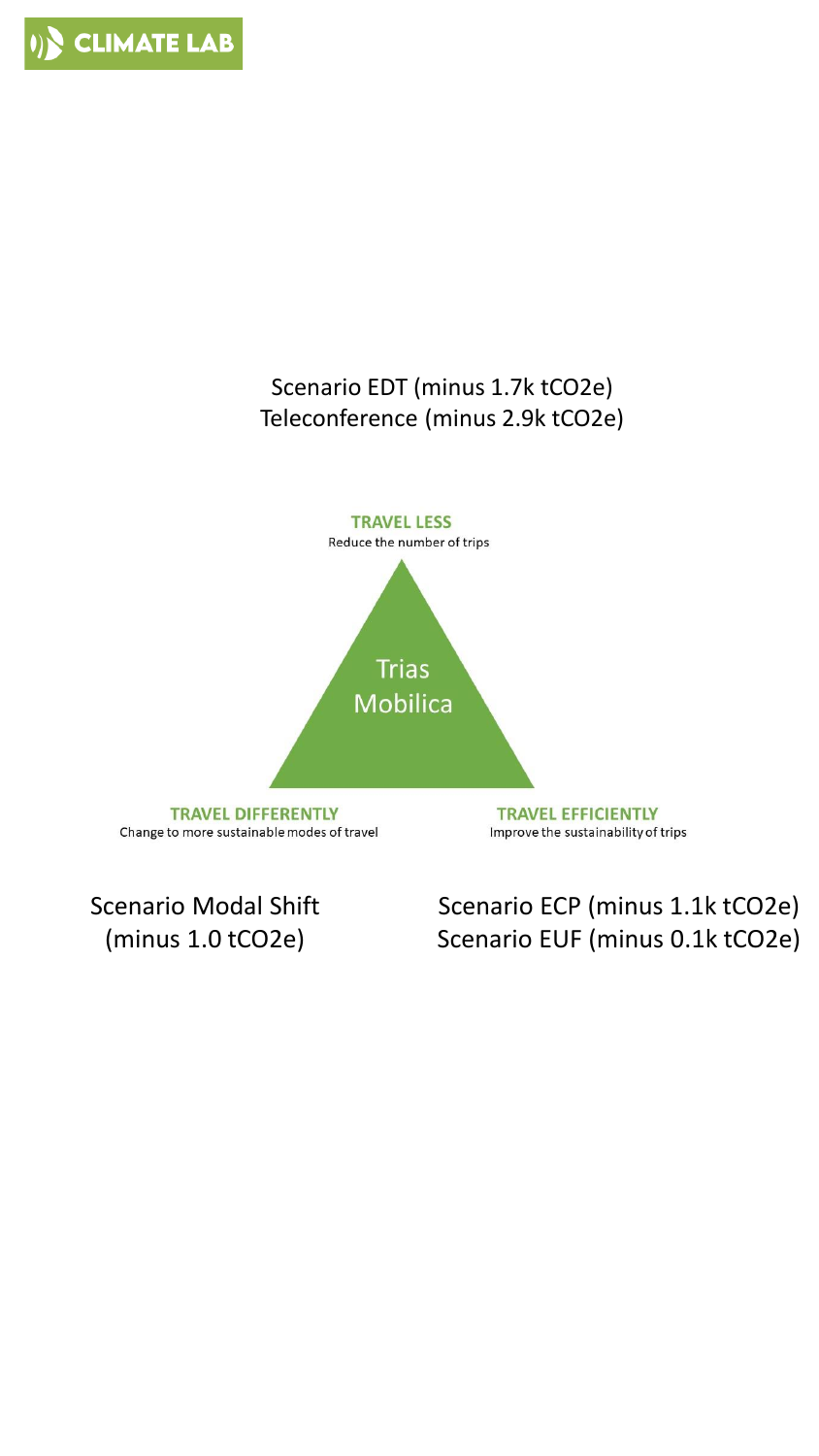#### 5. Budgetary stress test

- Using the Bilan Carbone Eco Module, we can simulate the additional costs that would follow an increase in the price of hydrocarbons, assuming that all suppliers pass on the resulting increase in energy prices in their prices.
- Two other simulations evaluate the monetary content of the current hydrocarbon activities, as well as the additional costs that would result from the introduction of a carbon tax. Carbon taxes can be external or internal (on the department level, e.g. Microsoft).
- These simulations are not predictions. However, they represent broad monetary estimations of the "carbon dependency risk" of the organization, as well as the possible benefits of decarbonizing.
- In the baseline scenario, the monetary content of the hydrocarbon activities of Ghent University amounts to 5.8 M€ per year, of which 2.1 M€ is related with mobility. These costs risk to increase by half if oil prices would rise again to the levels of 2014.
- In the combiscenario, the monetary content of the hydrocarbon mobility activities of Ghent University would decrease to 1.5 M€ per year. The hydrocarbon dependency of Ghent University mobility thus decreases by 0.6 M€ per year when implementing the combiscenario.
- A sensible carbon tax of 50  $\epsilon$ /ton would amount to ~2M $\epsilon$  per year.

|                       | Increase of the price of hydrocarbons (Brent oil price)                                                                            |                   |                                                                               |                   | <b>Carbon taks</b> |
|-----------------------|------------------------------------------------------------------------------------------------------------------------------------|-------------------|-------------------------------------------------------------------------------|-------------------|--------------------|
|                       | <b>Current carbon</b><br>dependency (at 64 price rises to 71 $\frac{1}{2}$ price rises to 100 price rises to 130<br>\$ per barrel) | Extra cost if oil | Extra cost if oil<br>(situation 2018) \$ (situation 2014) \$ (situation 2011) | Extra cost if oil | 50 € / t CO2e      |
|                       |                                                                                                                                    |                   | Costs, in million euros                                                       |                   |                    |
| <b>Energy costs</b>   | 3.6                                                                                                                                | 0.4               | 2.0                                                                           | 3.7               | 1.2                |
| Freight               | 0.02                                                                                                                               | 0.002             | 0.01                                                                          | 0.02              | 0.01               |
| Mobility of Employees | 2.1                                                                                                                                | 0.2               | 1.2                                                                           | 2.2               | 0.8                |
| Direct waste          |                                                                                                                                    |                   |                                                                               |                   | 0.03               |
| <b>Total</b>          | 5.8                                                                                                                                | 0.6               | 3.2                                                                           | 5.9               | 2.0                |

*Figure 5: Budgetary stress test of hydrocarbon dependency in the baseline scenario.*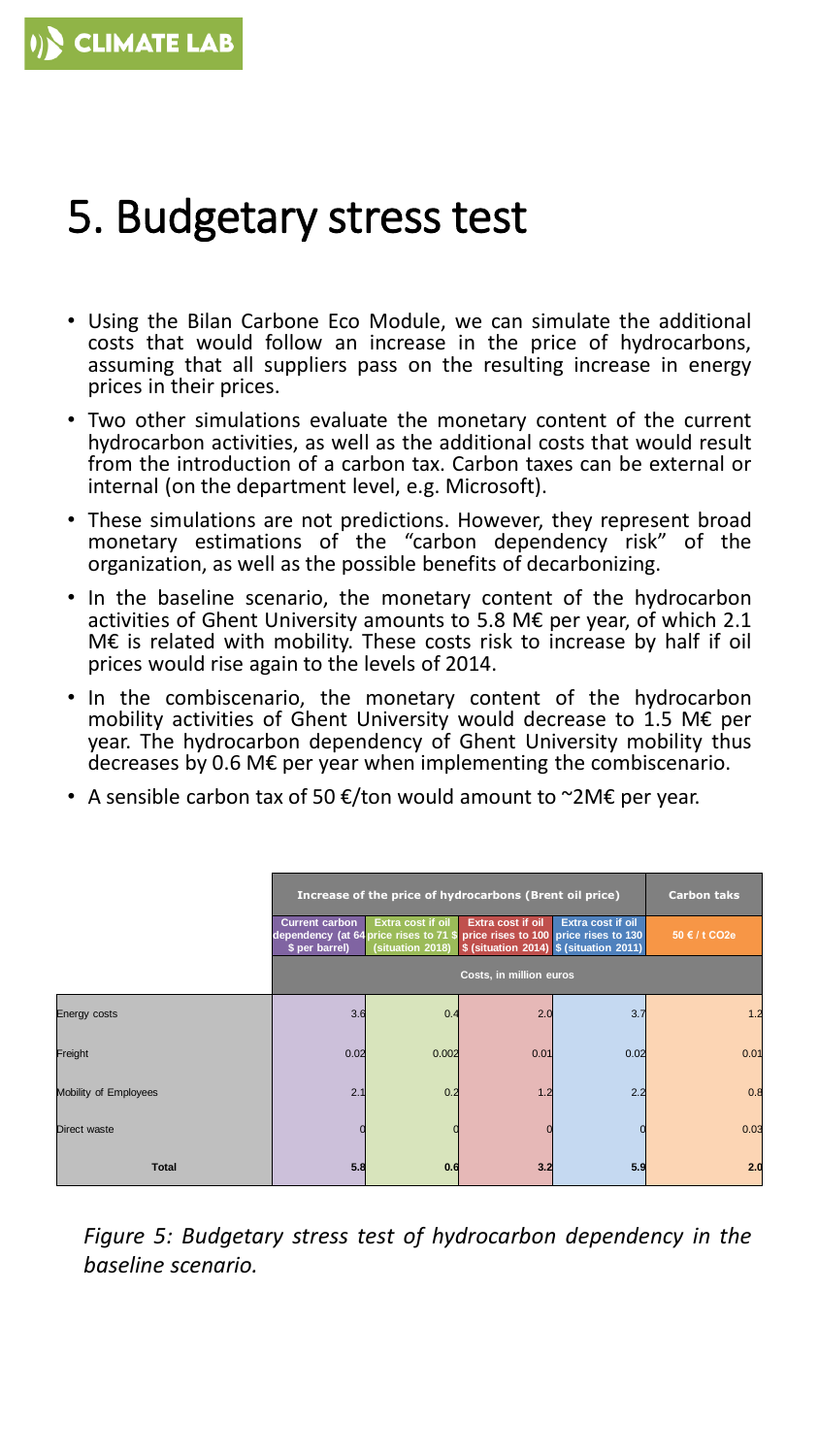#### 6. Implications of a WB2C target per sub-sector

- A. Science-based Targeting implies a total reduction of 13kton for the WB2C target and 22kton for the 1.5C target. If the WB2C target is chosen, ideally a "carbon insetting" project would be started to achieve the remaining 9kton.
- B. A logical distribution key is to extend the minus 27.5% and minus 46% targets over all carbon streams, for example air travel and commuting. Hence it is possible to look at the sub-sectors separately, draw up a separate transition plan for them, and bring each sub-sector down according to a proportional share, for example **minus 27.5% by 2030 (WB2C).**
- C. The implications are as follows:
	- (i) For air miles: The simulation shows overall UGhent flight emissions need to reduce from 14.2k towards 10.3k tCO2e (WB2C) or 7,7k tCO2e (1.5C). Strongly boosting teleconferencing would not be sufficient by itself; a new "academic culture" and more far-reaching policies are required.
	- (ii) For commuting: Emissions related with commuting would need to be reduced from 8.5k tCO2e towards 6,2k tCO2e (WB2C) or towards 4,6k tCO2e (1.5C). With one extra day of teleworking, a further reduction of car use from the current 42% towards the original goal of only 35% (minus 4M car km), and electrification of the car market in line with market predictions, the WB2C target is indeed just feasible.
	- (iii) For internal transport: moving to electrify the entire university car park, offering electric pool cars and fully electrifying the truck park would achieve the WB2C target – and even the 1.5C target (internal emissions would be reduced by 49%).